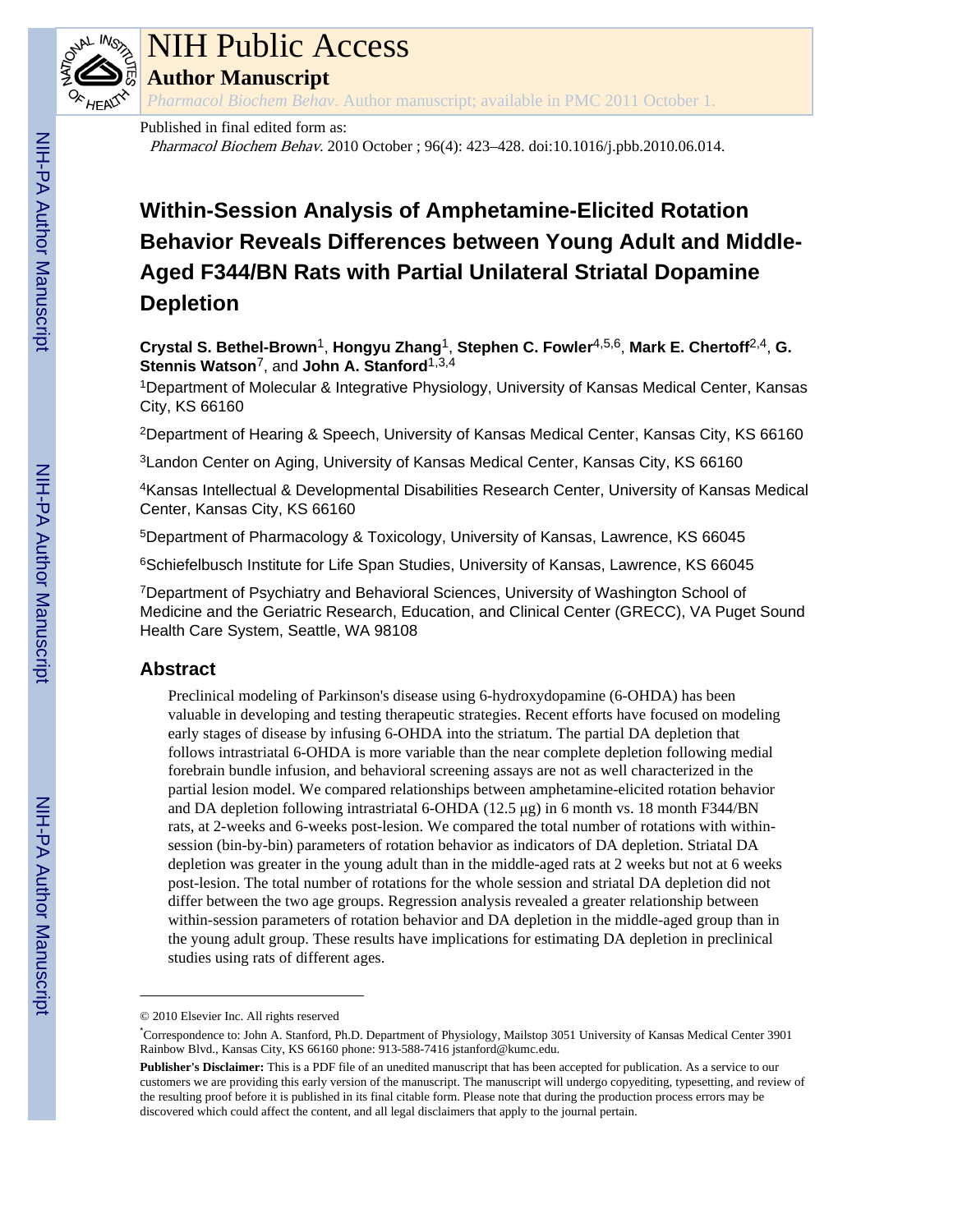#### **Keywords**

Parkinson's disease; animal models; behavioral assay; basal ganglia; rotation; striatum; amphetamine

#### **Introduction**

Preclinical modeling of Parkinson's disease (PD) using neurotoxins such as 6 hydroxydopamine (6-OHDA) has been essential to developing and testing potential therapeutic strategies. The most common protocol involves a unilateral infusion of 6-OHDA into the medial forebrain bundle in rats. This method produces a near complete dopamine (DA) depletion in the ipsilateral striatum, a substantial decrease in the number of DA neurons in the substantia nigra, and severe deficits in contralateral limb use (reviewed by Deumans et al., 2002). These effects are analogous to those that accompany advanced PD. Because of the dopaminergic imbalance between the lesioned and the non-lesioned hemispheres, rats exhibit rotational behavior following the systemic administration of DA agonists (Hudson et al., 1993; Ungerstedt & Arbuthnott, 1970). The fact that apomorphineand amphetamine-elicited rotations are effective behavioral screens for near-complete (i.e., >90%) unilateral DA depletions (Hudson et al., 1993) make these assays widely used in preclinical PD studies.

Due to increased interest in neuroprotective treatment strategies during initial stages of degeneration, recent efforts have focused on developing sub-maximal but progressive DA depletions with 6-OHDA in rats (e.g., Barneoud et al., 2000; Deumens et al., 2002; Fleming et al., 2005; Kirik et al., 1998; Yuan et al., 2005). The goal of these studies is to model early stages of the disease. One difficulty inherent in such preclinical studies is estimating the degree of DA depletion prior to post mortem quantification. Although rotation assays reliably predict advanced striatal DA depletions, their predictive utility in partial lesion studies is less clear. Several research groups have incorporated sensitive motor assessment techniques, such as schedule-controlled operant behavior (Lindner et al., 1999), evaluation of forelimb asymmetry (Fleming et al., 2005), and tests of skilled paw use and postural adjustments (Barneoud et al., 2000) in their early-stage PD models. Despite the fact that these tests have great clinical relevance, their implementation can be laborious, sometimes involve direct investigator involvement, or may be unfeasible for large scale studies. For these reasons, rotation-based assays remain the most widely-used behavioral screens in preclinical PD studies. Continued characterization and optimization for studies involving early-stage models is therefore warranted.

A potential weakness of many preclinical PD studies is the exclusive use of young adult instead of older animals to model this age-related disease. This is especially relevant to partial lesion studies, as there are well-documented compensatory processes that accompany the early stages of idiopathic and experimental PD (Zigmond, 1997), and many of these compensatory processes may be affected by normal aging (Gould et al., 1996; Stanford et al., 2001; Yurek & Fletcher-Turner, 2001). While a few studies have addressed this issue by testing 6-OHDA in older animals (e.g., Cass et al., 2002; Lindner et al., 1999), to our knowledge there are no published studies comparing conventional measures of drug-elicited rotation behavior between unilaterally-lesioned young and middle-aged animals. The purpose of the current study was to characterize the effects of an intrastriatal 6-OHDA lesion model of early-stage PD in young adult versus middle-aged rats. Our first aim was to determine the relationship between amphetamine-elicited rotation behavior and the degree of striatal DA depletion in this partial lesion model. Although apomorphine is also used to elicit rotations in the unilateral 6-OHDA model, we limited our tests to amphetamine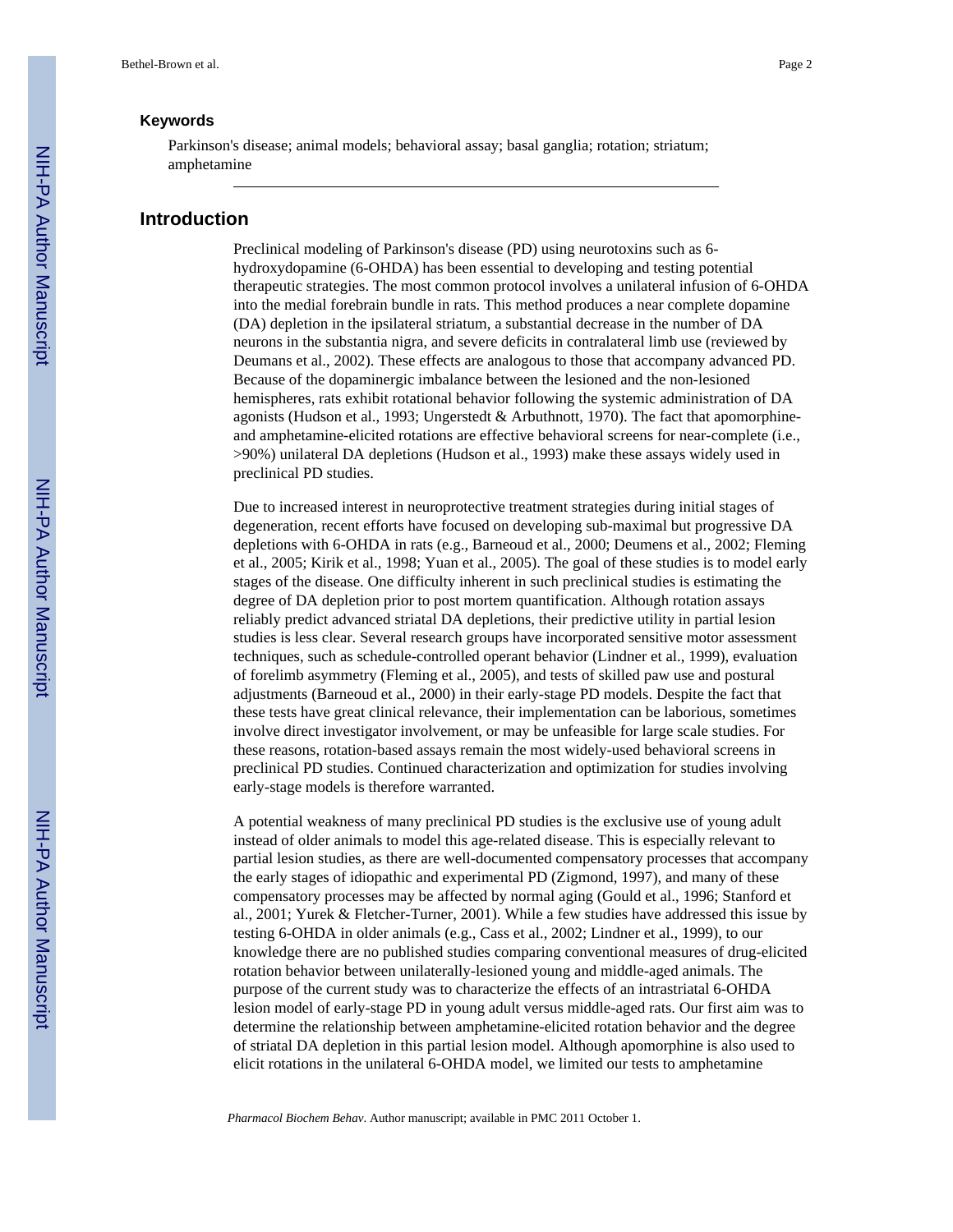because of its greater sensitivity in tests involving partial DA depletions (Hefti et al., 1980; Hudson et al., 1993). Our second aim was to determine whether the relationship between amphetamine-elicited rotation behavior and DA depletion differed between the two age groups.

#### **Materials and Methods**

#### **Animals**

Thirty-four F344/BN rats ( $n=18$  six-month-old;  $n=16$  eighteen-month-old; ages are at the time of lesion) were obtained from NIA colonies. Animals were housed 2 per cage in the University of Kansas Medical Center's (KUMC's) AAALAC accredited animal facility, and were maintained on *ad libitum* food and water, and a 12 hour lights on/off cycle (lights on from 8:00 am to 8:00 pm). Animals were tested during the light phase of the cycle. Procedures were approved by the KUMC IACUC and adhered to the *Guide for the Care and Use of Laboratory Animals* (National Research Council, 1996).

#### **Unilateral Intrastriatal 6-OHDA Infusion**

Animals were anesthetized with sodium pentobarbital (40 mg/kg), and placed in a stereotaxic frame. A burr hole was placed in the skull over the right striatum  $AP + 1.0$  mm, ML + 3.5 mm vs. bregma). A 26 gauge dome tipped needle connected to a microliter syringe via Teflon tubing was lowered into the striatum (5.0 mm from the dural surface). In the lesion groups, 12.5 μg 6-OHDA (5.0 μl, at 2.5 μg/μl, in 0.9 % saline with 0.1% ascorbic acid) was infused at a rate of 0.25 μL/min. The dose of 6-OHDA was based on previous studies examining the effects of intrastriatal 6-OHDA (Cousins & Salamone, 1996), and the volume was based on our work examining the effects of intrastriatal delivery of glial cell line-derived neurotrophic factor on nigrostriatal function (Salvatore et al., 2009; Stanford et al., 2007). Following an additional 5 min the needle was slowly withdrawn. Bone wax was applied, the wound was closed with wound clips, and animals were allowed to recover in their home cages.

#### **Amphetamine-Elicited Rotation**

Two weeks after the lesions, all animals were tested for amphetamine-elicited rotation behavior. Animals were injected with d-amphetamine sulfate (5 mg/kg, s.c.) and placed in a rotometer for 60 minutes. The rotometer was a 26.5 cm diameter cylinder placed atop a force-sensing actometer surface (see Fowler et al., 2001). Custom software quantified the number of ipsiversive rotations (i.e., toward the lesioned side) in untethered animals as a function of 3-min time bins. On the day following behavioral testing, brains were removed from the 2-week group for analysis of dopamine content. The 6-week group was kept for four more weeks so that amphetamine-elicited rotation could be tested again at 6 weeks post-lesion. Like the 2-week group, their brains were removed on the day following behavioral testing.

#### **Whole Tissue Levels of DA & DOPAC**

On the day following behavioral testing, rats' brains were dissected for fresh tissue harvest. Brains were placed in a chilled brain mold and 1 mm sections were made allowing free-hand dissection of bilateral dorsal striatum. Striatal tissue was processed and analyzed for levels of DA and dihydroxyphenylacetic acid (DOPAC; the primary DA metabolite in rats) as described previously (Enna et al., 2006). Briefly, levels of DA and DOPAC were quantified using an isocratic high pressure liquid chromatography system coupled to a dual-channel electrochemical array detector (ESA Inc., Chelmsford, MA; Model 5100A,  $E_1 + 0.35$  mV and  $E_2$  −0.25 mV using a 5011 dual analytical cell).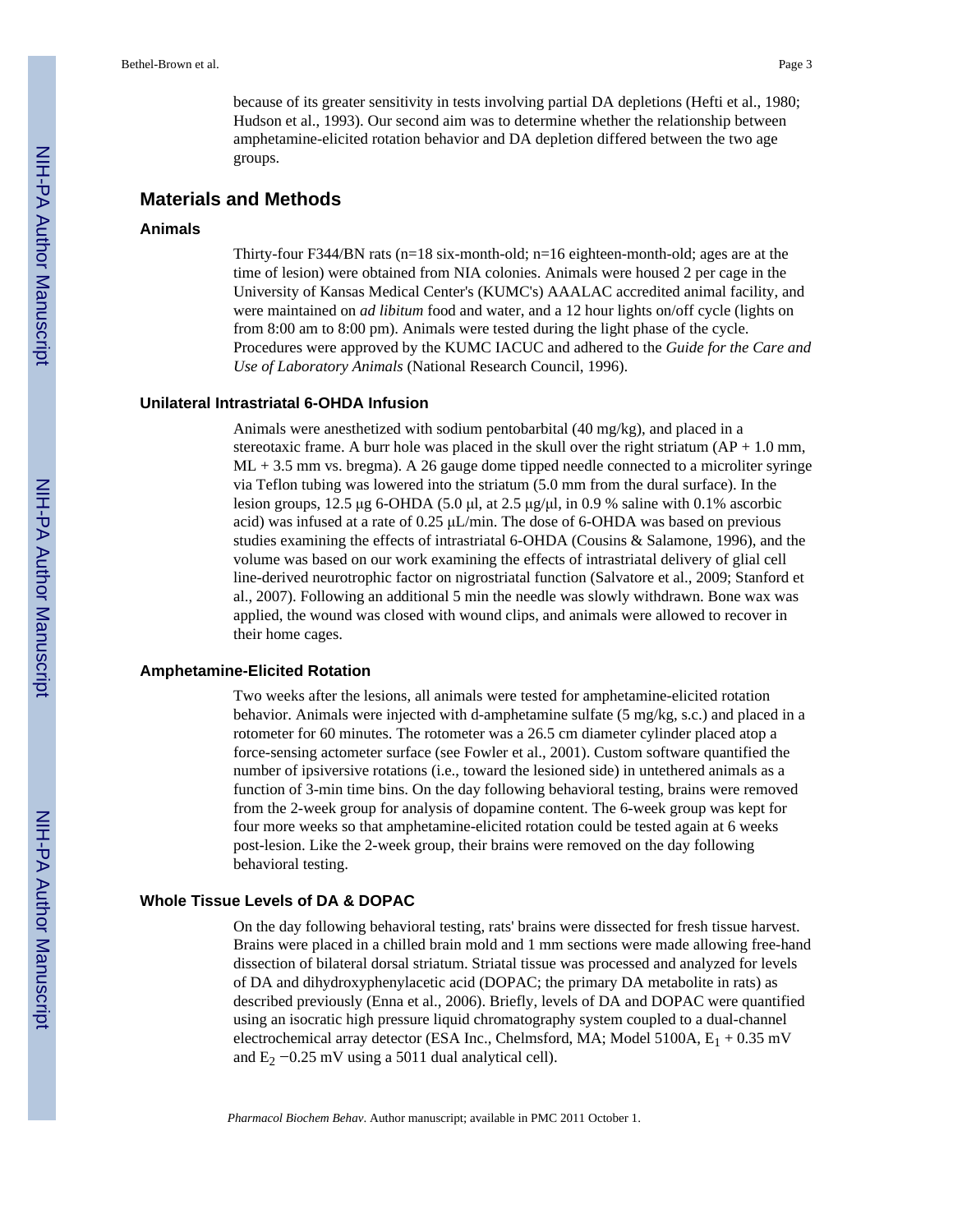#### **Data Analysis**

We used two methods to quantify relationships between rotation behavior and striatal DA depletion (expressed as the percentage of DA in the lesioned striatum versus the contralateral striatum). These data were calculated separately for the young and middle-aged rats, and all animals were included in analyses regardless of their rotation behavior. First we calculated correlation coefficients between the total number of rotations per 60-min session and the percentage of DA depletion across both post-lesion time points. We then examined rotation behavior in more detail by plotting the number of rotations by 3-min time bins. This within-session "kinetic" analysis revealed a sigmoidal function, so we used GraphPad Prism 4 (GraphPad Software Inc., San Diego, CA) to fit each animal's rotation data to the following sigmoidal curve: Y=Bottom+(Top-Bottom)/(1+exp( $(T50-X)/S$ lope)), where Bottom = zero rotations,  $Top =$  maximum rotations (so  $Y =$  the total number of rotations during the session),  $T50 = \text{time bin in which the number of rotations was halfway between}$ zero and Y, and Slope  $=$  steepness of the curve. Within-session rotation behavior fit this curve well, with a mean  $R^2$  across all animals of 0.91  $\pm$  0.04. We conducted the following exploratory analyses to determine whether these best fit values (T50, Slope, and  $\mathbb{R}^2$  [how well each curve fit the function]) were related to DA depletion over and above the association between DA depletion and the total number of rotations (PASW Statistics version 18, SPSS, Inc. Chicago, IL). First, zero order Pearson correlation coefficients were computed for DA depletion by T50, Slope, and  $R^2$  for each age group. Second, best fit variables with significant correlations were entered into a two-step hierarchical multiple regression model using forced entry of independent variables: Step 1, DA depletion was regressed on total number of rotations; Step 2, DA depletion was regressed on the combination of significant best fit variables and the total number of rotations. Third, we examined the resulting models for overall significance, the change in variance explained by the second model  $(\Delta R^2)$ , standardized regression weights, and partial correlations for variables in the second model.

#### **Results**

#### **A. Dopamine & Total Number of Rotations**

Whole tissue levels of DA and DOPAC in the lesioned and contralateral striatum are presented in Table 1. Dopamine depletion in the lesioned striatum (expressed as % of the nonlesioned side) was greater in the young group than in the middle-aged group at two weeks,  $t(1,14)=4.700$ ,  $p<0.05$ , but not at 6 weeks post-lesion (Figure 1a). The total number of rotations for the whole session, which did not differ significantly between the two age groups at either time after lesion (Figure 1b), correlated modestly but significantly with the percentage of DA depletion for both the young  $(r=0.49, p<0.05)$  and the middle-aged  $(r=0.59, p<0.05)$  rats.

#### **B. Within-Session Rotation Kinetics**

When we examined rotation behavior in more detail by plotting the number of rotations by 3-min time bins, a sigmoidal function was revealed (Figure 2). This function allowed for the analysis of within-session "kinetic" variables of rotation behavior, including T50 (time bin in which the number of rotations was halfway between zero and maximum). For older animals, the association between DA depletion and T50 was significant ( $r = 0.672$ ,  $p =$ 0.003). Otherwise, we did not observe significant correlations between DA depletion and goodness of fit variables for younger or older animals (p-values  $> 0.10$ ). As a result, we conducted hierarchical regression analysis only for older animals, with DA depletion as the dependent variable and the total number of rotations alone as the independent variable on step 1 (Model 1), and both total number of rotations and T50 as the independent variables on step 2 (Model 2). Both models were significant: Model 1 (DA depletion = total number of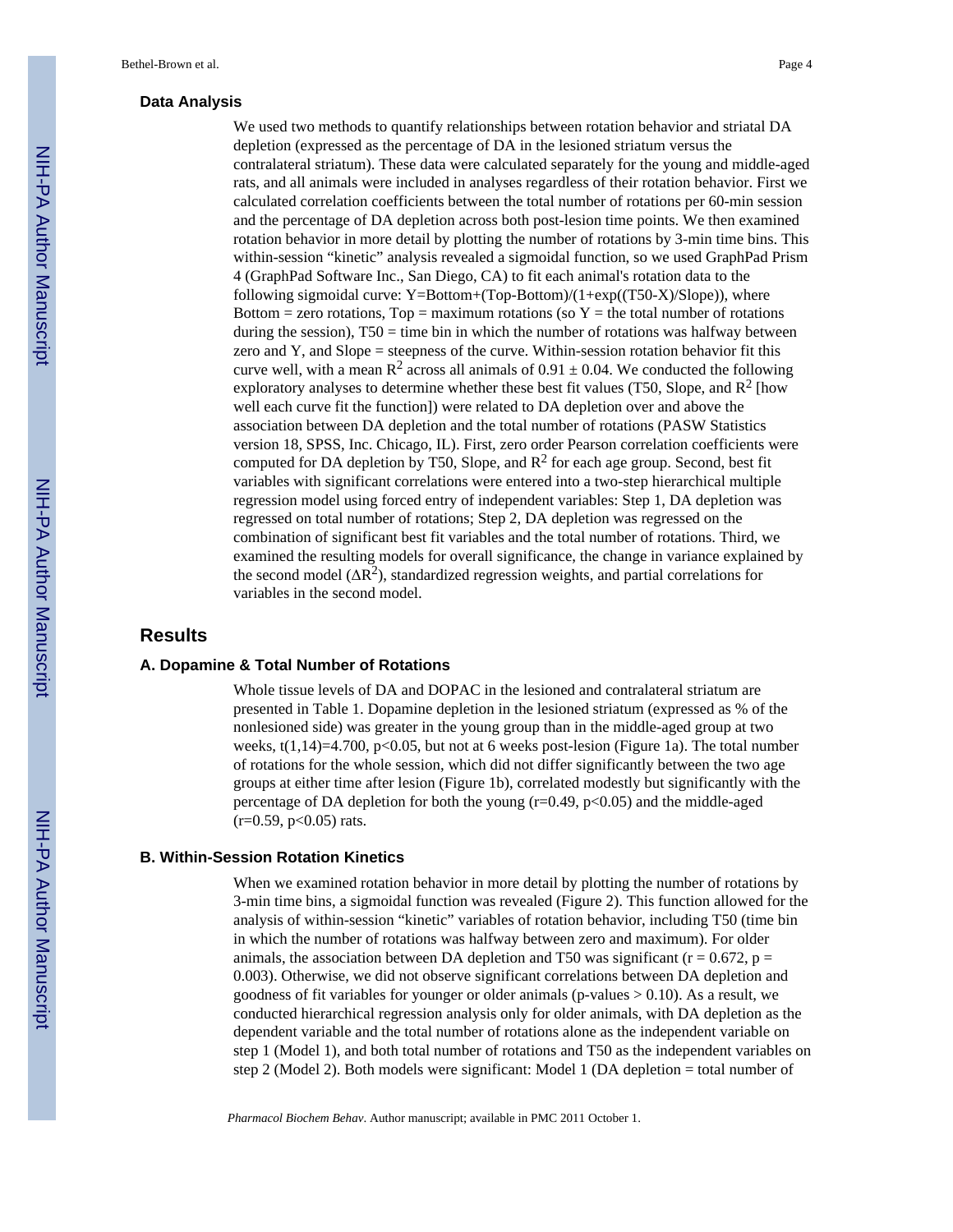rotations),  $R^2 = 0.352$ ,  $F(1,14) = 7.068$ ,  $p = 0.020$  and Model 2 (DA depletion = total number of rotations, T50),  $R^2 = 0.639$ ,  $F(2,13) = 10.636$ ,  $p = 0.009$ . Furthermore, Model 2 accounted for significantly more variance than did Model 1,  $\Delta R^2 = 0.287$ , F(1,12) = 9.554, p  $= 0.009$ . Regression coefficients are positive (Table 2), showing that increasing DA depletion is associated with increasing number of rotations ( $\beta$  = 0.593) in Model 1 or increasing number of rotations (β = 0.449) and increasing T50 (β = 0.555) in Model 2. (For comparison, we repeated this set of analyses for younger animals, but neither  $R^2$  nor  $\Delta R^2$ was significant for the addition of T50, both p-values  $> 0.10$ .) Regression coefficients (Table 2b) were used to calculate "predicted DA depletion" from the total number of rotations and T50 values (Figure 3). Taken together, these results demonstrate that the number of amphetamine-induced rotations is a significant predictor of 6-OHDA-induced striatal DA depletion, and that predictive power is further significantly increased when time to complete 50% of the total rotations is considered in middle-aged rats.

#### **Discussion**

We report here age-related differences in relationships between unilateral striatal DA depletion and within-session kinetic characteristics of amphetamine-elicited rotation behavior in F344/BN rats. The DA depleting effect of intrastriatal 6-OHDA was attenuated in the middle-aged rats at two weeks post-lesion. DA depletion did not differ between the two age groups at the 6 weeks time point. The correlation between the number of amphetamine-elicited rotations and DA depletion was significant for both age groups. Notably, the addition of T50 to the regression model significantly added to the amount of variance in DA depletion explained by the total number of rotations alone in older (but not younger) animals. These results suggest that in studies involving older animals, withinsession analyses of drug-elicited rotation behavior may provide a better indication of percent DA depletion in a partial lesion model than the total number of rotations.

There is increased interest in developing neuroprotective therapeutic strategies for use in initial stages of degeneration in PD and other neurodegenerative disorders. The intrastriatal 6-OHDA protocol is considered to be a valid model of early-stage PD (Bjorkland et al., 1997; Blandini et al., 2007). The fact that within-session kinetic parameters of amphetamine-elicited rotation behavior were more correlated with the degree of DA depletion in middle-aged rats in this partial lesion model has significant implications for preclinical PD research. Although strong rotation behavior can reliably predict advanced DA depletions (Hudson et al., 1993), estimating partial depletions is a more elusive goal. Previous studies have demonstrated that rats with partial unilateral DA loss rotate in response to amphetamine (Hefti et al., 1980; Hudson et al., 1993; Barneoud et al., 2000; Yuan et al., 2005). However, measures of total rotations or rotation rate were at best able to differentiate between partial and maximal DA depletions. Although tests of paw reaching ability provide valuable preclinical measures of bradykinesia and manual dexterity that correlate with a wider range (40–99%) of DA depletion (Barneoud et al., 1995; Whishaw et al., 1997), drug-elicited rotation behavior is a more widely-used assay that is easier to implement. Our results suggest that while the total number of amphetamine-elicited rotations moderately (but significantly) reflects striatal DA depletion levels in young rats, a bin-by-bin analysis of rotation behavior greatly enhances the utility of this assay in middleaged rats.

It is unclear why within-session rotation parameters correlated greater with DA depletion in the middle-aged rats than in the young rats. Compensatory processes, such as increased DA release in residual nigrostriatal terminals (Zigmond et al., 1984) and normalization of extracellular DA content (Bergstrom & Garris, 2003) have been reported following 6- OHDA depletion in rats. It is possible that age-related differences in these processes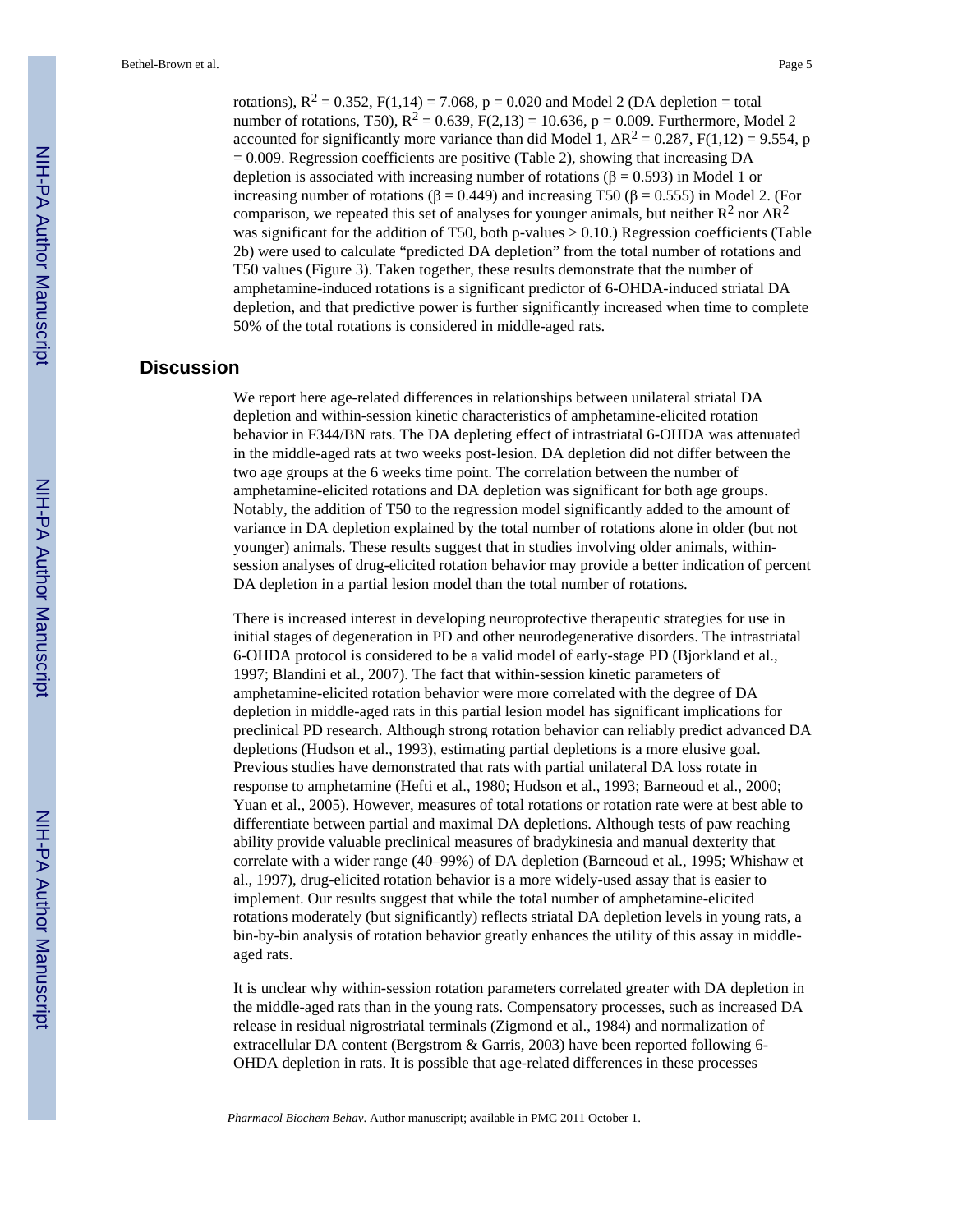(Stanford et al., 2001) altered the relationship between amphetamine-elicited rotation behavior and DA depletion. The onset of many age-related changes in nigrostriatal function occurs in middle-age in these animals (e.g., Hebert & Gerhardt, 1998; Yurek et al., 1998), so it may be that greater variability in this group contributed to this effect. The greater variability in rotation behavior and DA depletion in the middle-aged rats supports this hypothesis. Given the increased variability in the middle-aged group, it could be argued that the greater correlation was more statistical artifact than physiological effect. However, the difference between the age groups in the regression correlations ( $\mathbb{R}^2 = 0.19$  vs 0.63) versus the simple correlations for total number of rotations and DA depletion ( $R^2 = 0.24$  vs 0.34) suggest otherwise.

Age-related changes in the psychomotor stimulating effects of amphetamine may have also played a role in our findings. In fact, at two weeks post-lesion, within-session onset of rotations occurred earlier in the younger group, and young rats reached asymptotic rotation levels within the 60 minute session, while middle-aged rats did not. Because T50 was not a significant contributor of variance in the regression model for the young adult group, the greater DA depletion in this group at this time point likely does not underlie this difference. Previous studies have reported age-related decreases in the number and function of DA transporters (Hebert et al., 1999) as well as in amphetamine-stimulated DA release (Yurek et al., 1998). It is therefore possible that amphetamine's effects were greater in young animals. Our previously-reported findings that amphetamine affects striatal electrophysiological activity differently in freely-moving aged rats compared to young adult rats (Stanford & Gerhardt, 2001; Stanford et al., 2002) are consistent with this hypothesis. The fact that rotation behavior reached asymptote in the young adult within the 60-minute session while it did not in the middle-aged rats may be related to changes in amphetamine pharmacokinetics with aging (Truex & Schmidt, 1980).

Our finding regarding the earlier within-session onset of rotations at the 2 week time point compared to the 6 week time point in the young adult group is conspicuous. One limitation of our study is that we did not quantify DA in the substantia nigra, where amphetamine produces much of its locomotor effect (Jackson & Kelly, 1983). It is possible that this difference may reflect greater nigral involvement in this neurobehavioral relationship. Retrograde DA depletion produced by intrastriatal 6-OHDA involves early oxidative damage of DA terminals followed by a cascade of events that culminates in nigral cell death (Blandini et al., 2007; Sanchez-Iglesias et al., 2007; Sauer & Oertel, 1994). Although amphetamine-elicited rotation behavior is sensitive to early loss of DA in the striatum, rotation parameters may be more intimately related to the integrity of the nigrostriatal and the striatonigral pathways. Previous studies reporting significant relationships between DA agonist-elicited rotation behavior and nigral DA loss (Hudson et al., 1993; Olds et al., 2006; Robertson & Robertson, 1989) support this hypothesis. Striatonigral neurons synapse in the substantia nigra reticulata, forming the so-called "direct pathway" through which the basal ganglia projects to the motor thalamus and facilitates movement (Bolam et al, 2000). The substantia nigra reticulata also receives DA input from the substantia nigra compacta and the nucleus accumbens (reviewed by Hauber, 1998). Amphetamine increases DA activity both of these nuclei (Jackson & Kelly, 1983; Sharp et al., 1987), and this extrastriatal DA release may have influenced rotation behavior differently at the earlier time point. Clearly, further studies are required to determine relationships between motor function, initial striatal DA loss, and eventual nigrostriatal DA depletion.

Our finding that DA depletion was greater in young rats at two weeks post-lesion than in middle-aged rats was somewhat unexpected. Previous studies have reported enhanced DA depletion in older rats following intracerebroventricular or midbrain delivery of 6-OHDA (Cass et al., 2002; Marshall et al., 1983). Although we did not measure this directly, it is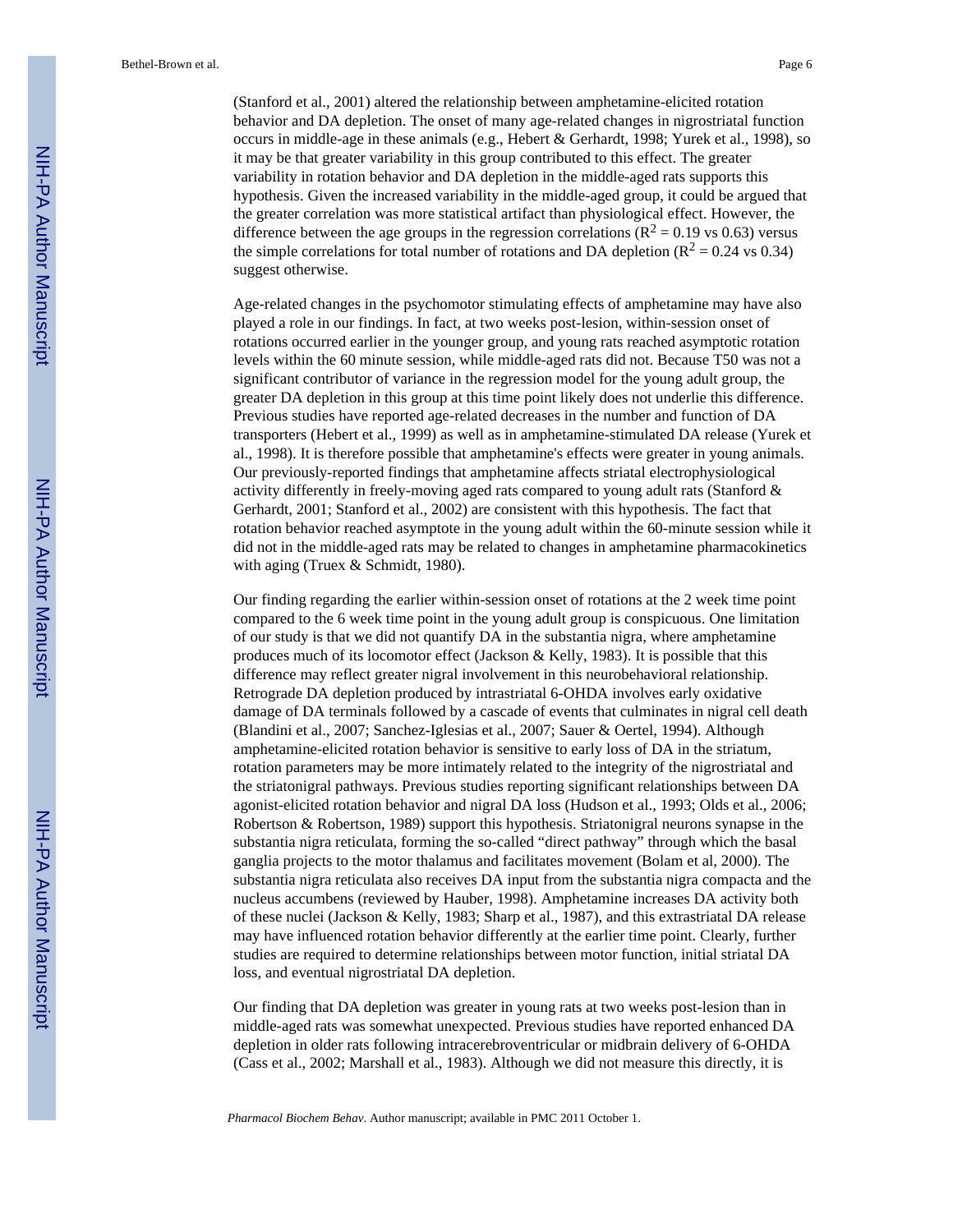possible that age-related decreases in both the number and function of DA transporters resulted in diminished uptake of 6-OHDA into striatal DA terminals. Significant decreases in striatal DA transporter binding sites occur in F344 rats beginning at 18 months of age (Hebert et al., 1999), and the uptake capacity of DA transporter sites is significantly diminished in F344 rats beginning at 12 months (Hebert and Gerhardt, 1999). This may explain previous reports that at 12 weeks post-lesion, intrastriatal 6-OHDA resulted in similar nigral DA cell loss and striatal DA depletion in young versus middle-aged rats (Lindner et al., 1999). These findings suggest that 6-OHDA infusion site and post-lesion duration are important factors in preclinical modeling of PD.

Overall, our results indicate that matching animals according to measures that reflect the within-session onset and bin-by-bin trajectory of amphetamine-elicited rotation behavior may be a more effective strategy for estimated DA depletion prior to verification following tissue harvest. This method would be of value when equating drug and vehicle groups prior to therapeutic intervention in middle-aged animals. Further studies validating this method using a greater number of rats are warranted to test this hypothesis.

#### **Acknowledgments**

This study was supported by NIH grants AG023549 (JAS), AG026491 (JAS), MH43429 (SCF), AG23640 (GSW), the Smith Intellectual and Developmental Disabilities Research Center (HD02528), and a Lied Endowed Basic Science Research Grant (JAS).

#### **References**

- Barneoud P, Descombris E, Aubin N, Aubrous DN. Evaluation of simple and complex sensorimotor behaviours in rats with a partial lesion of the dopaminergic nigrostriatal system. Eur. J. Neurosci. 2000; 12:322–336. [PubMed: 10651887]
- Bergstrom BP, Garris PA. `Passive stabilization' of striatal extracellular dopamine across the lesion spectrum encompassing the presymptomatic voltammetric study in the 6-OHDA-lesioned rat. J. Neurochem. 2003; 87:1224–1236. [PubMed: 14622102]
- Bjorklund A, Rosenblad C, Winkler C, Kirik D. Studies on neuroprotective and regenerative effects of GDNF in a partial lesion model of Parkinson's disease. Neurobiol Dis. 1997; 4:186–200. [PubMed: 9361295]
- Blandini F, Levandis G, Bazzini E, Nappi G, Armentero MT. Time-course of nigrostriatal damage, basal ganglia metabolic changes and behavioural alterations following intrastriatal injection of 6 hydroxydopamine in the rat: new clues from an old model. Eur J Neurosci. 2007; 25:397–405. [PubMed: 17284180]
- Bolam JP, Hanley JJ, Booth PAC, Bevan MD. Synaptic organisation of the basal ganglia. J Anat. 2000; 196:527–542. [PubMed: 10923985]
- Cass WA, Harned ME, Bailey SL. Enhanced effects of 6-hydroxydopamine on evoked overflow of striatal dopamine in aged rats. Brain Res. 2002; 938:29–37. [PubMed: 12031532]
- Cousins MS, Salamone JD. Involvement of ventrolateral striatal dopamine in movement initiation and execution: A microdialysis and behavioral investigation. Neuroscience. 1996; 70:849–859. [PubMed: 8848171]
- Deumans R, Blokland A, Prickaerts J. Modeling Parkinson's disease in rats: an evaluation of 6-OHDA lesions of the nigrostriatal pathway. Exp Neurol. 2002; 175:303–317. [PubMed: 12061862]
- Enna SJ, Reisman SA, Stanford JA. CGP 56999A, a GABAB receptor antagonist, enhances expression of brain-derived neurotrophic factor and attenuates dopamine depletion in the rat corpus striatum following a 6-hydroxydopamine lesion of the nigrostriatal pathway. Neurosci Lett. 2006; 406:102– 106. [PubMed: 16890350]
- Fleming SM, Delville Y, Schallert T. An intermittent, controlled-rate, slow progressive degeneration model of Parkinson's disease: antiparkinson effects of Sinemet and protective effects of methylphenidate. Behav Brain Res. 2005; 156:201–213. [PubMed: 15582106]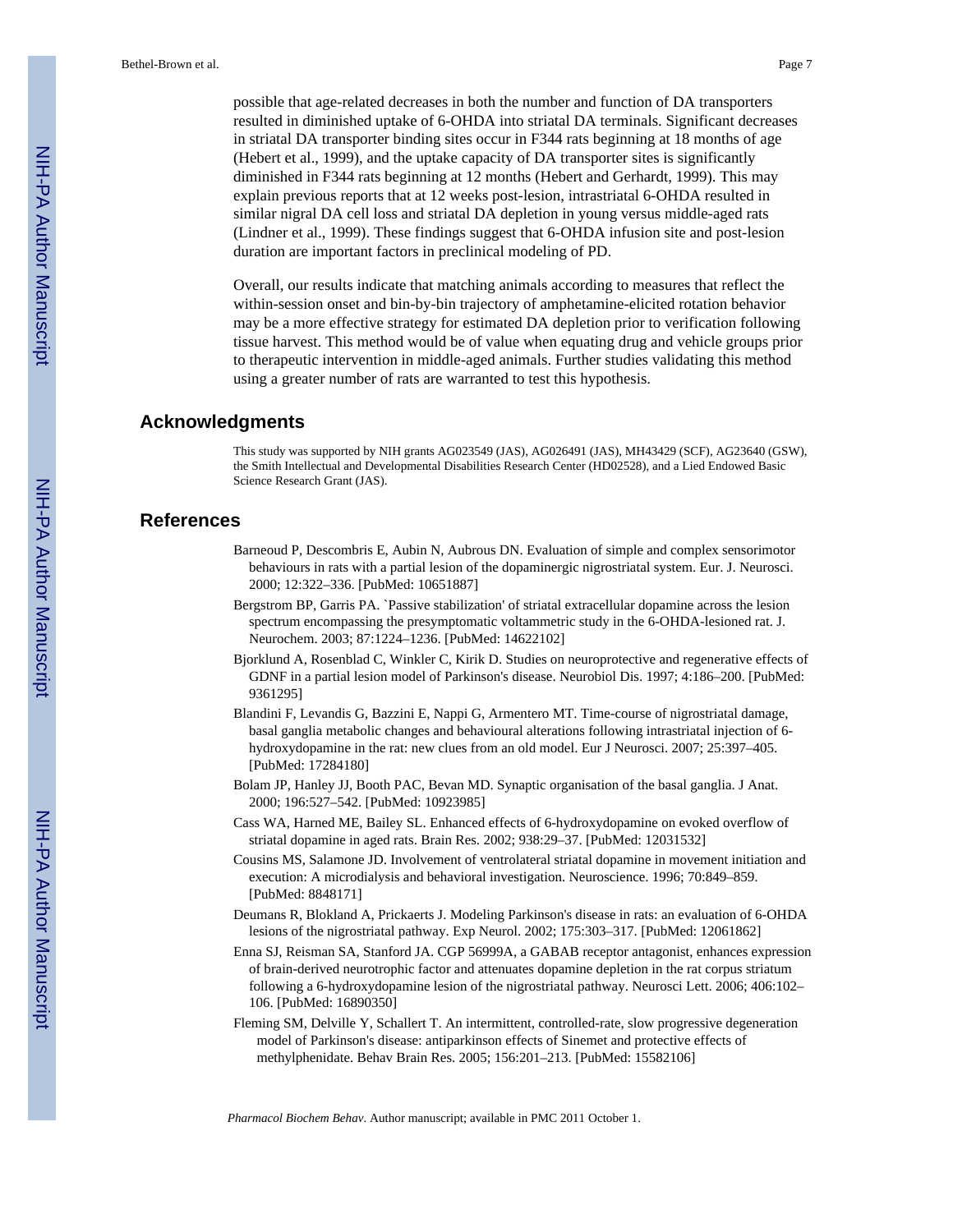- Hauber W. Involvement of basal ganglia transmitter systems in movement initiation. Prog Neurobiol. 1998; 56:507–540. [PubMed: 9775402]
- Hebert MA, Gerhardt GA. Normal and drug-induced locomotor behavior in aging: comparison to evoked DA release and tissue content in Fischer 344 rats. Brain Res. 1998; 797:42–54. [PubMed: 9630504]
- Fowler SC, Birkestrand BR, Chen R, Moss SJ, Vorontsova E, Wang G, Zarcone TJ. A force-plate actometer for quantitating rodent behaviors: illustrative data on locomotion, rotation, spatial patterning, stereotypies, and tremor. J Neurosci Methods. 2001; 107:107–124. [PubMed: 11389948]
- Gould TJ, Stromberg I, Bickford PC. Decline in striatal dopamine D1 and D2 receptor activation in aged F344 rats. Neurobiol Aging. 1996; 17:877–883. [PubMed: 9363799]
- Hauber W. Involvement of basal ganglia transmitter systems in movement initiation. Prog Neurobiol. 1998; 56:507–540. [PubMed: 9775402]
- Hebert MA, Gerhardt GA. Age-related changes in the capacity, rate, and modulation of dopamine uptake within the striatum and nucleus accumbens of Fischer 344 rats: an in vivo electrochemical study. J Pharmacol Exp Ther. 1999; 288:879–887. [PubMed: 9918602]
- Hebert MA, Larson GA, Zahniser NR, Gerhardt GA. Age-related reductions in [3H]WIN 35,428 binding to the dopamine transporter in nigrostriatal and mesolimbic brain regions of the Fischer 344 rat. J Pharmacol Exp Ther. 1999; 288:1334–1339. [PubMed: 10027875]
- Hefti F, Melamed E, Sahakian BJ, Wurtman RJ. Circling behavior in rats with partial, unilateral nigrostriatal lesions: effect of amphetamine, apomorphine, and L-DOPA. Pharmacol Biochem Behav. 1980; 12:185–188. [PubMed: 7189592]
- Hudson JL, van Horne CG, Stromberg I, Brock S, Clayton J, Masserano J, Hoffer BJ, Gerhardt GA. Correlation of apomorphine- and amphetamine-induced turning with nigrostriatal dopamine content in unilateral 6-hydroxydopamine lesioned rats. Brain Res. 1993; 626:167–174. [PubMed: 8281427]
- Jackson EA, Kelly PH. Role of nigral dopamine in amphetamine-induced locomotor activity. Brain Res. 1983; 278:366–369. [PubMed: 6640328]
- Kirik D, Rosenblad C, Bjorklund A. Characterization of behavioral and neurodegenerative changes following partial lesions of the nigrostriatal dopamine system induced by intrastriatal 6 hydroxydopamine in the rat. Exp Neurol. 1998; 152:259–277. [PubMed: 9710526]
- Lindner MD, Cain CK, Plone MA, Frydel BR, Blaney TJ, Emerich DF, Hoane MR. Incomplete nigrostriatal dopaminergic cell loss and partial reductions in striatal dopamine produce akinesia, rigidity, tremor and cognitive deficits in middle-aged rats. Behav Brain Res. 1999; 102:1–16. [PubMed: 10403011]
- Marshall JF, Drew MC, Neve KA. Recovery of function after mesotelencephalic dopaminergic injury in senescence. Brain Res. 1983; 259:249–260. [PubMed: 6297672]
- Olds ME, Jacques DB, Kopyov O. Relation between rotation in the 6-OHDA lesioned rat and dopamine loss in striatal and substantia nigra subregions. Synapse. 2006; 59:532–544. [PubMed: 16565974]
- Robertson GS, Robertson HA. Evidence that L-dopa-induced rotational behaviour is dependent on both striatal and nigral mechanisms. J Neurosci. 1989; 9:3326–3331. [PubMed: 2795165]
- Salvatore MF, Gerhardt GA, Dayton RD, Klein RL, Stanford JA. Bilateral effects of unilateral GDNF administration on dopamine- and GABA-regulating proteins in the rat nigrostriatal system. Exp Neurol. 2009; 219:197–207. [PubMed: 19460370]
- Sanchez-Iglesias S, Rey P, Mendez-Alvarez E, Labandeira-Garcia JL, Soto-Otero R. Time-course of brain oxidative damage caused by intrastriatal administration of 6-hydroxydopamine in a rat model of Parkinson's disease. Neurochem Res. 2007; 32:99–105. [PubMed: 17160721]
- Sauer H, Oertel WH. Progressive degeneration of nigrostriatal dopamine neurons following intrastriatal terminal lesions with 6-hydroxydopamine: a combined retrograde tracing and immunocytochemical study in the rat. Neuroscience. 1994; 59:401–415. [PubMed: 7516500]
- Sharp T, Zetterstrom T, Ljungberg T, Ungerstedt U. A direct comparison of amphetamine-induced behaviours and regional brain dopamine release in the rat using intracerebral dialysis. Brain Res. 1987; 401:322–330. [PubMed: 3815099]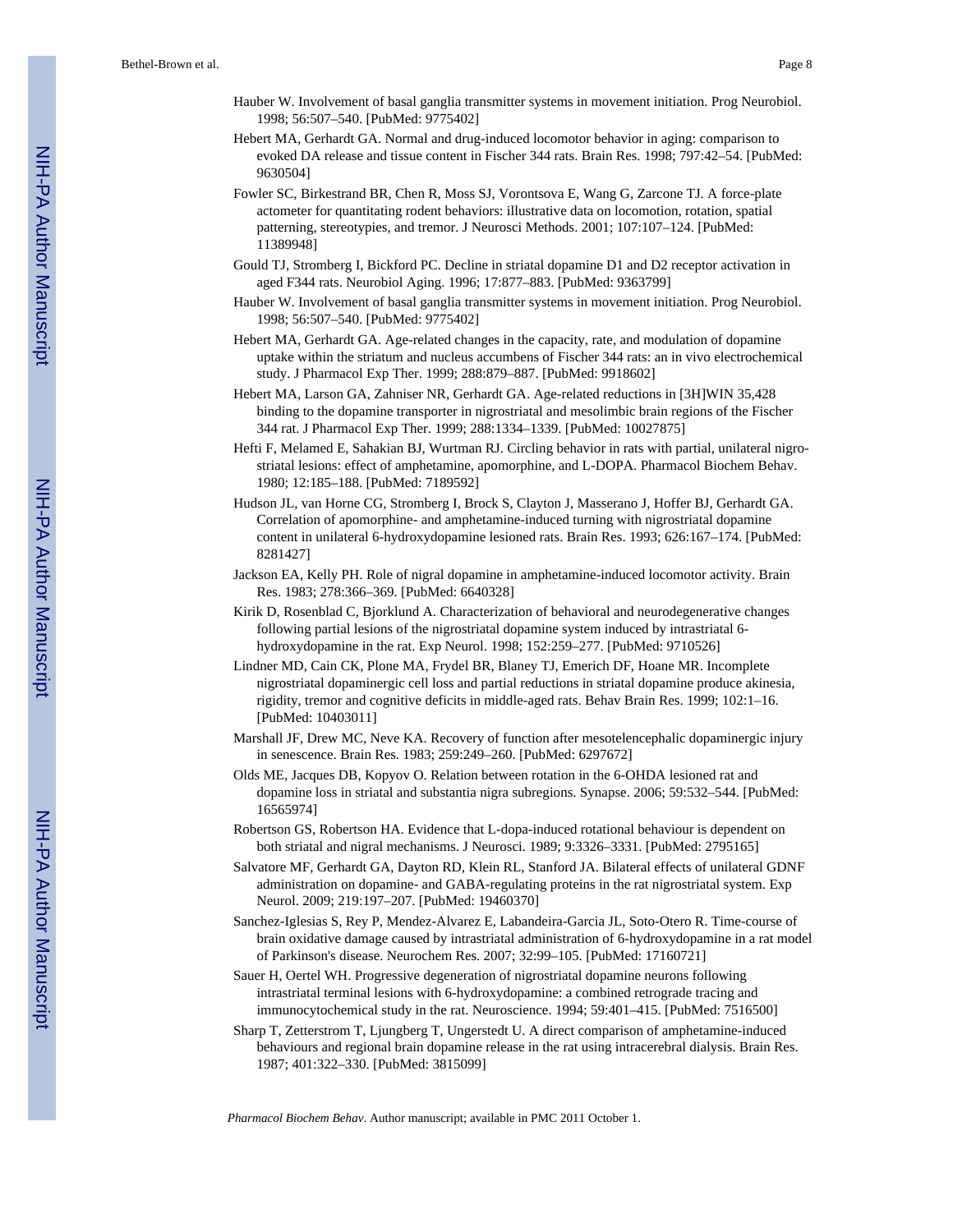- Stanford JA, Gash CR, Gerhardt GA. Aged F344 rats exhibit an increased proportion of dopamine agonist-excited striatal neurons. Neurobiol Aging. 2002; 23:263–270. [PubMed: 11804712]
- Stanford JA, Gerhardt GA. Age-related changes in striatal function of freely-moving F344 rats. Neurobiol Aging. 2001; 22(4):659–669. [PubMed: 11445266]
- Stanford, JA.; Hebert, MA.; Gerhardt, GA. Biochemical and anatomical changes in basal ganglia of aging animals. In: Hof, PR.; Mobbs, CV., editors. Functional Neurobiology of Aging. Academic Press; San Diego: 2001. p. 727-735.
- Stanford JA, Salvatore MF, Joyce BM, Zhang H, Gash DM, Gerhardt GA. Bilateral effects of unilateral intrastriatal GDNF on locomotor-excited and nonlocomotor-related striatal neurons in aged F344 rats. Neurobiol Aging. 2007; 28:156–165. [PubMed: 16314001]
- Truex LL, Schmidt MJ. 3-H-amphetamine concentrations in the brains of young and aged rats: implications for assessment of drug effects in aged animals. Neurobiol Aging. 1980; 1:93–95. [PubMed: 7196508]
- Ungerstedt U, Arbuthnott GW. Quantitative recording of rotational behavior in rats after 6-hydroxydopamine lesions of the nigrostriatal dopamine system. Brain Res. 1970; 24:485–493. [PubMed: 5494536]
- Yuan H, Sarre S, Ebinger G, Michotte Y. Histological, behavioural and neurochemical evaluation of medial forebrain bundle and striatal 6-OHDA lesions as rat models of Parkinson's disease. J Neurosci Meth. 2005; 144:35–45.
- Yurek DM, Fletcher-Turner A. Lesion-induced increase of BDNF is greater in the striatum of young versus old rat brain. Exp Neurol. 2001; 161:392–396. [PubMed: 10683304]
- Zigmond MJ. Do compensatory processes underlie the preclinical phase of neurodegenerative disease? Insights from an animal model of parkinsonism. Neurobiol Dis. 1997; 4:247–253. [PubMed: 9361301]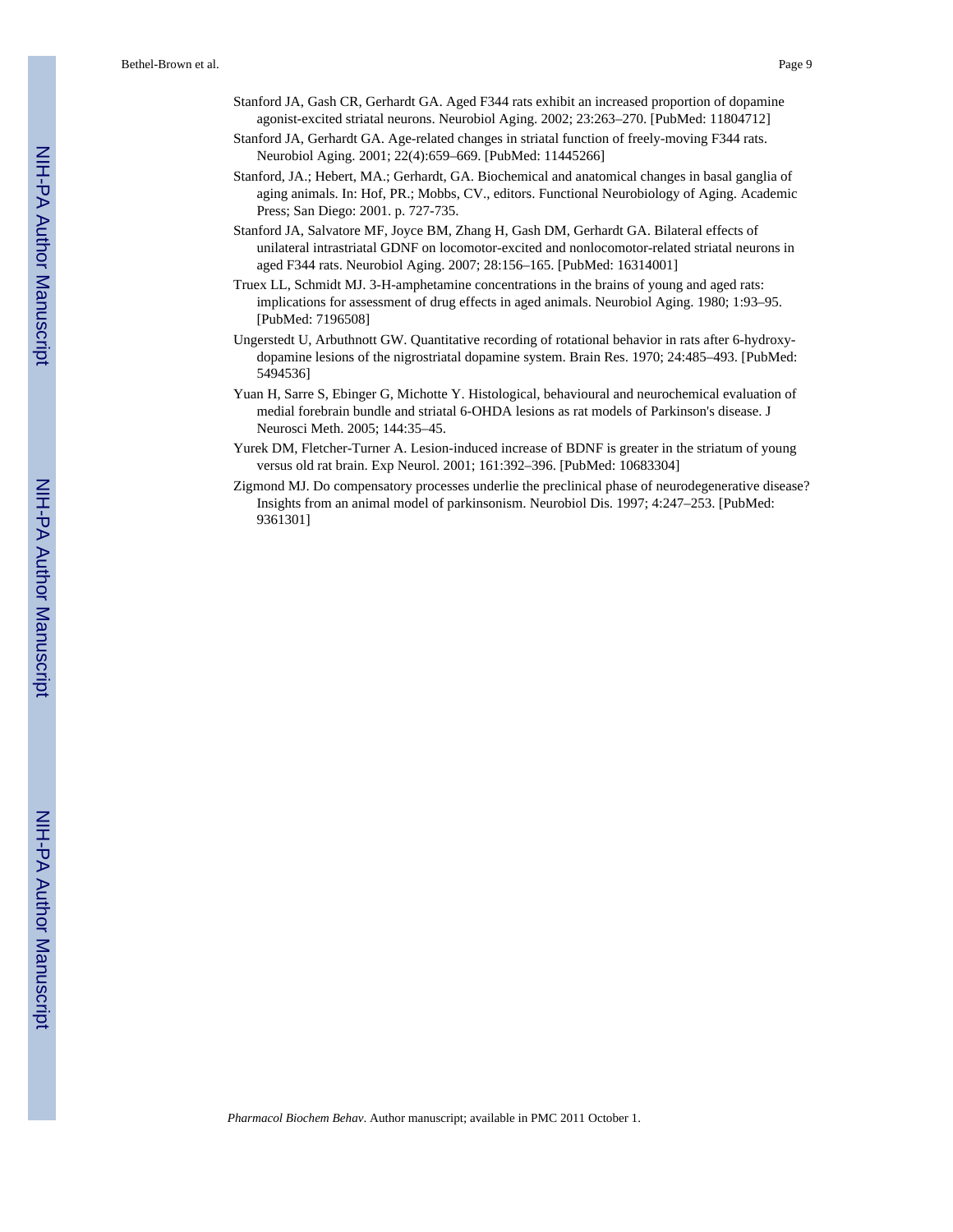

#### **Figure 1.**

Striatal dopamine depletion (A) and total number of rotations (B) in young (6 mo) and middle-aged (18 mo) rats at 2 weeks and 6 weeks post-lesion. Dopamine depletion was significantly less in middle-aged rats than in young rats at 2 weeks, but not at 6 weeks postlesion (\*p<0.05). The total number of rotations did not differ between the two age groups at either post-lesion timepoint.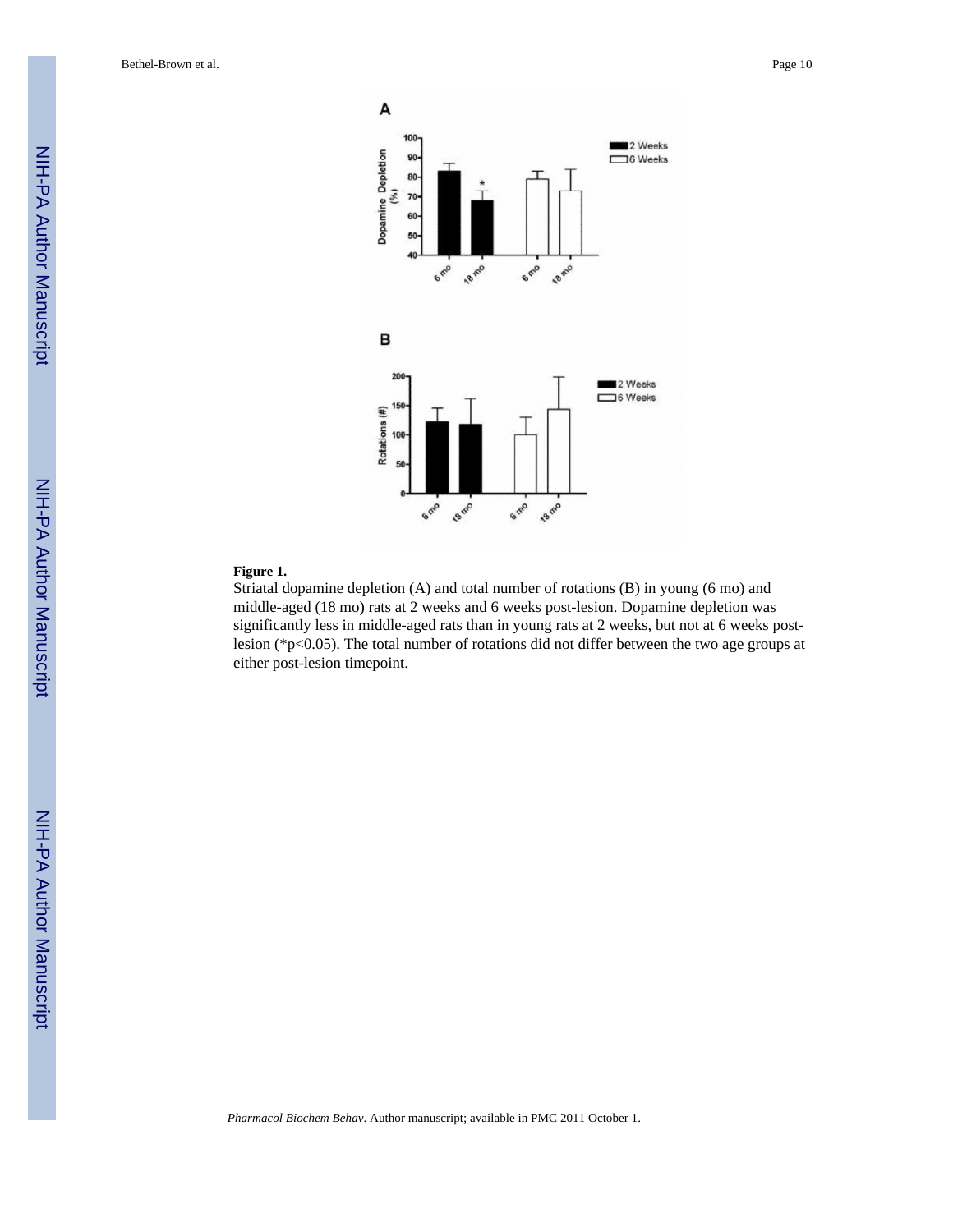

#### **Figure 2.**

Within-session analysis of rotation behavior as a function of each 3 min time bin and weeks post-lesion in (A) 6-month-old and (B) 18-month-old rats. Values within each bin represent the cumulative number of rotations at each time point. Although the total number of rotations was the same between the young and middle-aged rats, young rats exhibited an earlier and steeper onset of rotations at 2 weeks but not at 6 weeks. Error bars = SEM.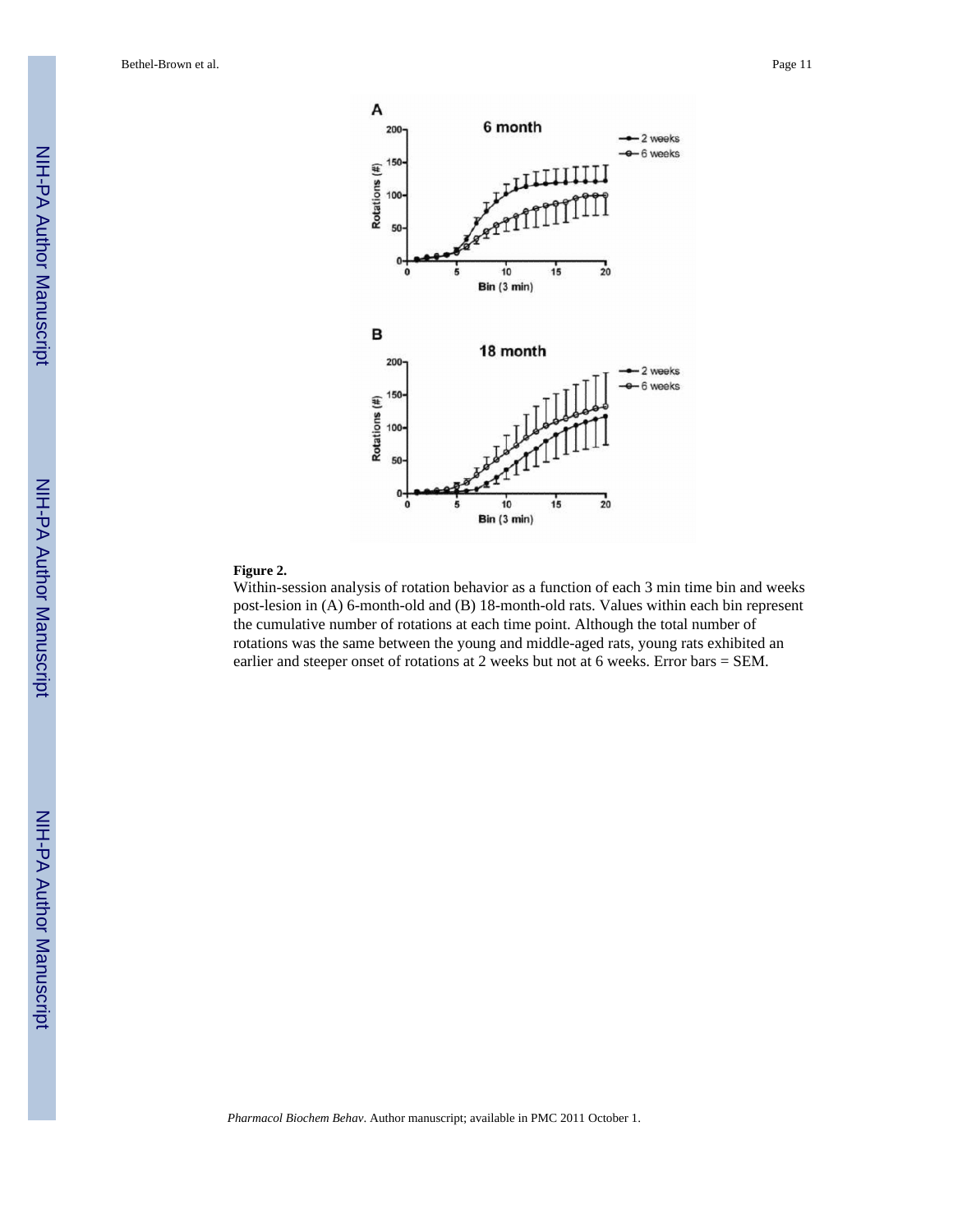

#### **Figure 3.**

"Predicted" DA depletion plotted as a function of actual DA depletion for (A) 6-month-old and (B) 18-month-old rats. Values for predicted DA depletion were derived by using the coefficients from the regression equations in Table 2B. It is clear that the relationship between predicted and actual DA depletion is stronger for the middle-aged group than for the young group.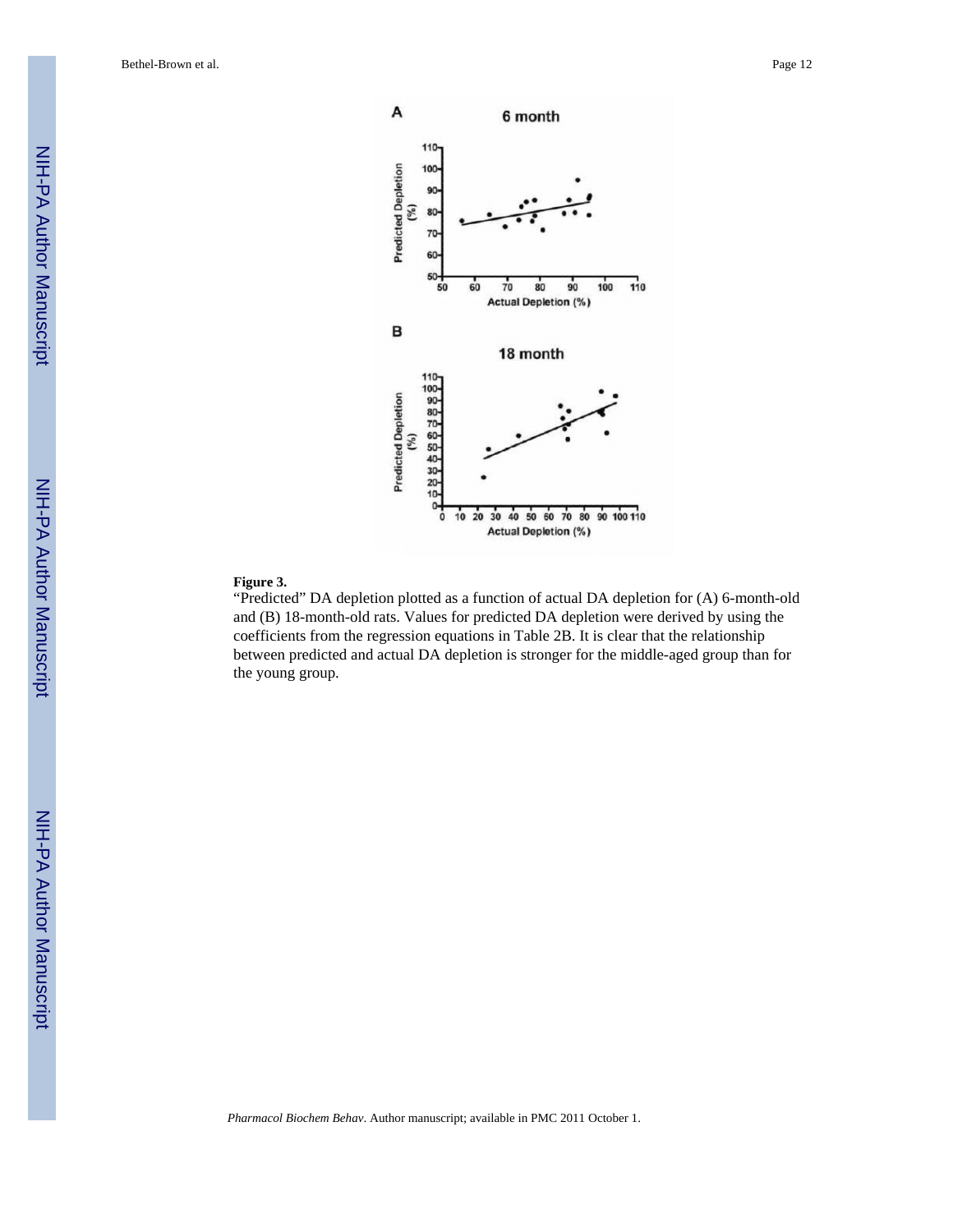#### **Table 1**

Striatal DA and DOPAC content (ng/g wet weight +/− SEM) as a function of hemisphere (ipsi=lesioned, contra=non-lesioned), age (6 months vs. 18 months), and time point (2 weeks vs. 6 weeks).

|              | 2 weeks         |                 | 6 weeks         |                |
|--------------|-----------------|-----------------|-----------------|----------------|
|              | Contra          | Ipsi            | Contra          | Ipsi           |
| 6 months     |                 | $n=9$           |                 | $n=8$          |
| DA           | $11948 + 825$   | $2119 + 561$    | $9921 \pm 1211$ | $1903 \pm 360$ |
| <b>DOPAC</b> | $5328 + 1358$   | $1865 \pm 566$  | $4840 + 532$    | $1683 + 262$   |
| 18 months    | $n=7$           |                 | $n=8$           |                |
| DA           | $10.062 + 2476$ | $3872 \pm 1624$ | $12.515 + 2941$ | $4376 + 2448$  |
| <b>DOPAC</b> | $3930 + 247$    | $2969 + 880$    | $4831 + 746$    | $1986 + 706$   |